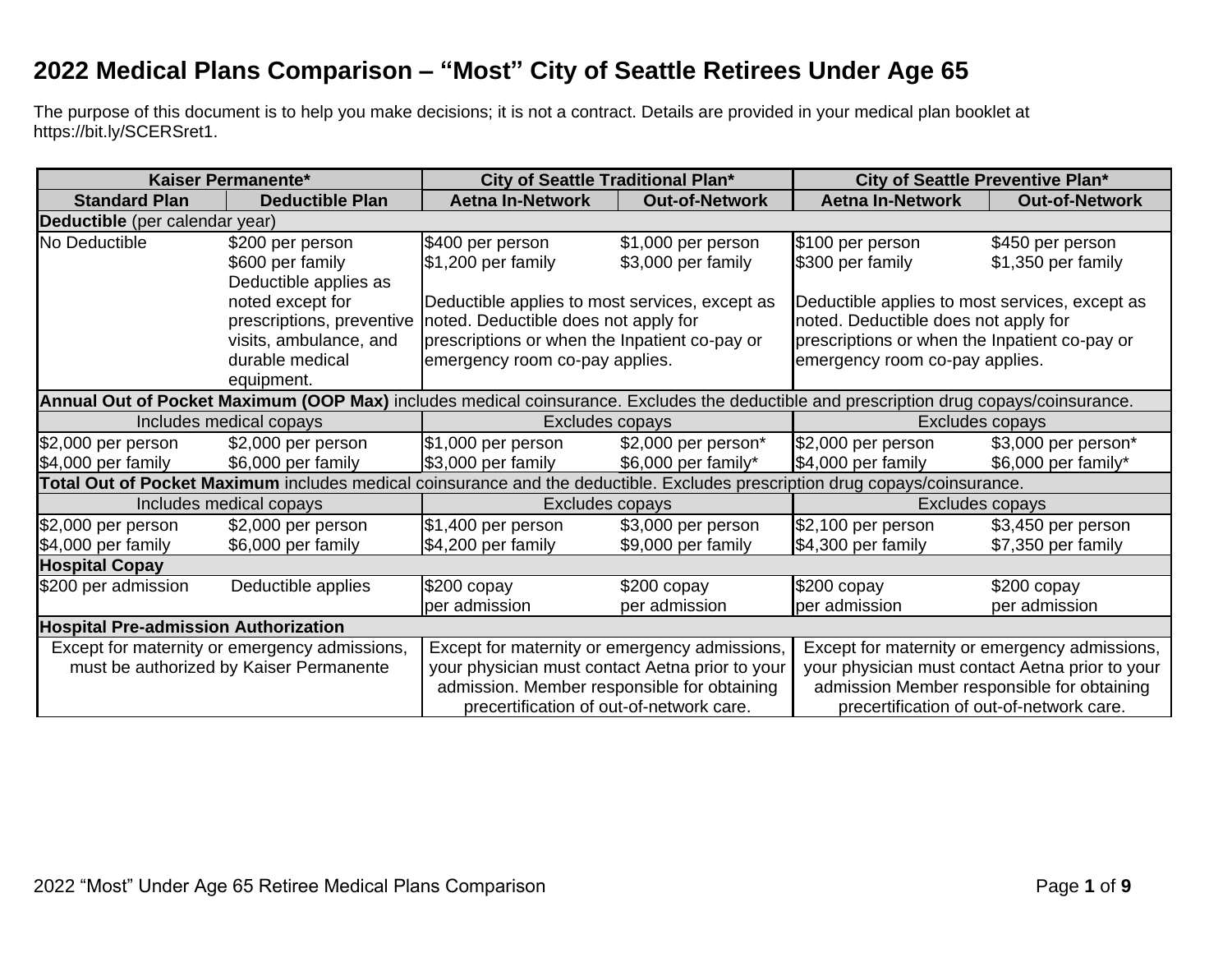| <b>Kaiser Permanente*</b>                                                                                                                                  |                                                                                                                                            | City of Seattle Traditional Plan*                                                                                                                                  |                                                                                                                                                                                                     | City of Seattle Preventive Plan*                                                                                                                                   |                                                                                                                                                                                 |  |  |
|------------------------------------------------------------------------------------------------------------------------------------------------------------|--------------------------------------------------------------------------------------------------------------------------------------------|--------------------------------------------------------------------------------------------------------------------------------------------------------------------|-----------------------------------------------------------------------------------------------------------------------------------------------------------------------------------------------------|--------------------------------------------------------------------------------------------------------------------------------------------------------------------|---------------------------------------------------------------------------------------------------------------------------------------------------------------------------------|--|--|
| <b>Standard Plan</b>                                                                                                                                       | <b>Deductible Plan</b>                                                                                                                     | <b>Aetna In-Network</b>                                                                                                                                            | <b>Out-of-Network</b>                                                                                                                                                                               | <b>Aetna In-Network</b>                                                                                                                                            | <b>Out-of-Network</b>                                                                                                                                                           |  |  |
| <b>Choice of Providers</b>                                                                                                                                 |                                                                                                                                            |                                                                                                                                                                    |                                                                                                                                                                                                     |                                                                                                                                                                    |                                                                                                                                                                                 |  |  |
| All care and services provided at Kaiser<br>Permanente Facilities or network providers<br>Members may self-refer to<br>most Kaiser Permanente specialists. |                                                                                                                                            | Aetna contracted<br>providers.                                                                                                                                     | Any licensed, qualified Aetna contracted<br>provider of your<br>choice. Expenses<br>paid based on<br>recognized charges*.<br>You pay the<br>difference between<br>recognized and billed<br>charges. | providers.                                                                                                                                                         | Any licensed, qualified<br>provider of your<br>choice. Expenses paid<br>based on recognized<br>charges*. You pay the<br>difference between<br>recognized and billed<br>charges. |  |  |
|                                                                                                                                                            | <b>COVERED EXPENSES</b>                                                                                                                    |                                                                                                                                                                    |                                                                                                                                                                                                     |                                                                                                                                                                    |                                                                                                                                                                                 |  |  |
| <b>Acupuncture</b>                                                                                                                                         |                                                                                                                                            |                                                                                                                                                                    |                                                                                                                                                                                                     |                                                                                                                                                                    |                                                                                                                                                                                 |  |  |
| \$15 copay for up to 8<br>visits per medical<br>diagnosis per calendar<br>year. Additional visits<br>when approved.                                        | \$15 copay for up to 8<br>visits per medical<br>diagnosis per calendar<br>year. Additional visits<br>when approved.<br>Deductible applies. | Paid at 80%<br>Paid at 60%<br>Up to 12 visits per calendar year in- and<br>out-of-network combined                                                                 |                                                                                                                                                                                                     | Paid at 100% after<br>Paid at 60%<br>\$15 copay<br>Up to 20 visits per calendar year in- and out-of-<br>network combined                                           |                                                                                                                                                                                 |  |  |
| <b>Alcohol/Drug Abuse Treatment (inpatient)</b>                                                                                                            |                                                                                                                                            |                                                                                                                                                                    |                                                                                                                                                                                                     |                                                                                                                                                                    |                                                                                                                                                                                 |  |  |
| Paid at 100% after<br>\$200 copay per<br>admission                                                                                                         | Paid at 100% after<br>deductible                                                                                                           | Paid at 80% after \$200<br>copay<br>Review and coordination of care in complex<br>situations including residential treatment centers                               | Paid at 60% after<br>$$200$ copay                                                                                                                                                                   | Paid at 90% after \$200<br>copay<br>Review and coordination of care in complex<br>situations including residential treatment centers                               | Paid at 60% after \$200<br>copay                                                                                                                                                |  |  |
|                                                                                                                                                            |                                                                                                                                            | and partial hospitalization                                                                                                                                        |                                                                                                                                                                                                     | and partial hospitalization                                                                                                                                        |                                                                                                                                                                                 |  |  |
| <b>Alcohol/Drug Abuse Treatment (outpatient)</b>                                                                                                           |                                                                                                                                            |                                                                                                                                                                    |                                                                                                                                                                                                     |                                                                                                                                                                    |                                                                                                                                                                                 |  |  |
| Paid at 100% after \$15<br>copay                                                                                                                           | Paid at 100% after \$15<br>co-pay Deductible<br>applies                                                                                    | Paid at 80%                                                                                                                                                        | Paid at 60%                                                                                                                                                                                         | Paid at 100% after \$15<br>copay                                                                                                                                   | Paid at 60%                                                                                                                                                                     |  |  |
|                                                                                                                                                            |                                                                                                                                            | Additional focus on review and coordination of<br>care in complex situations including<br>psychological testing, neurological testing and<br>intensive outpatient. |                                                                                                                                                                                                     | Additional focus on review and coordination of<br>care in complex situations including<br>psychological testing, neurological testing and<br>intensive outpatient. |                                                                                                                                                                                 |  |  |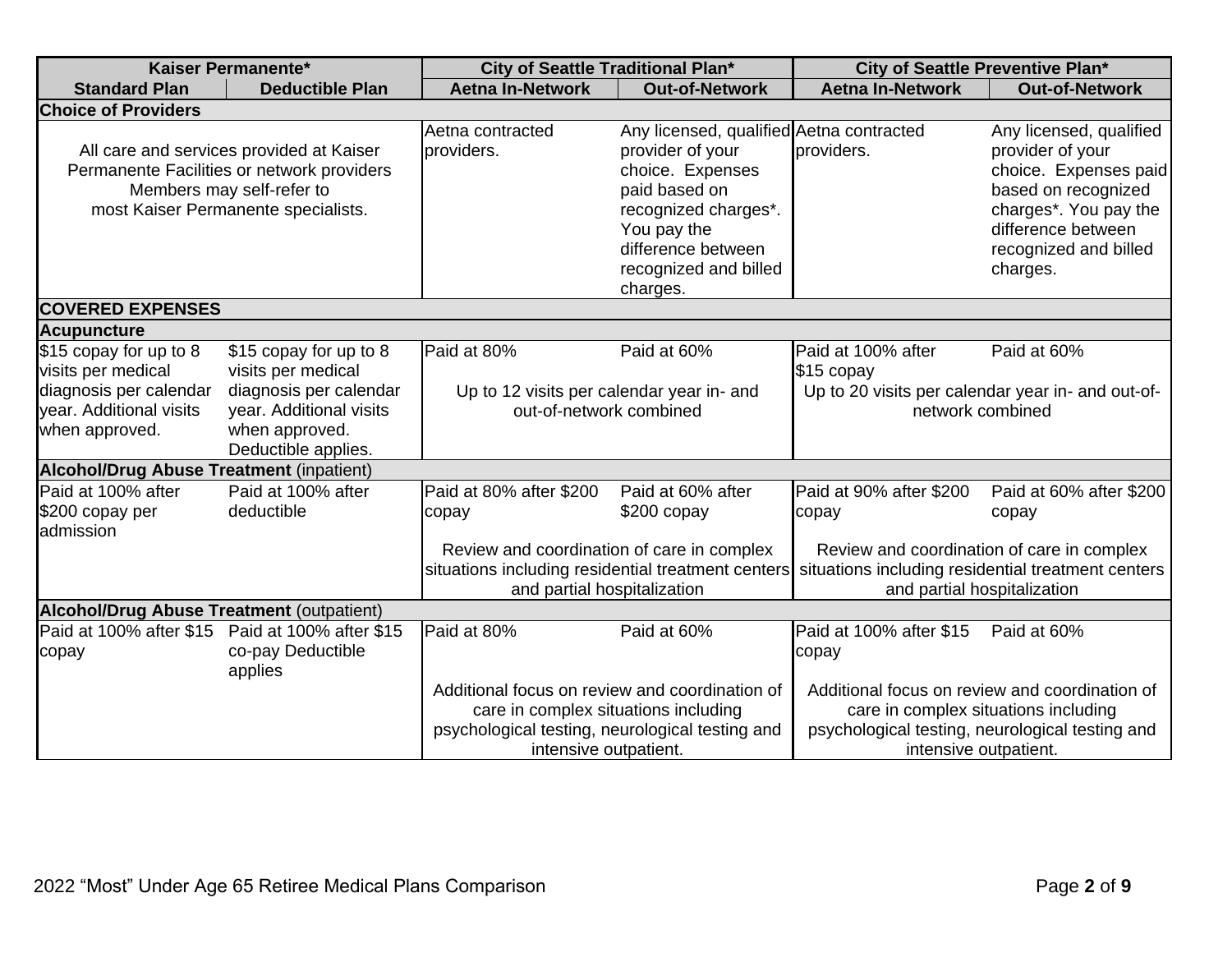| Kaiser Permanente*                                                                                                  |                                                                                                                                          | City of Seattle Traditional Plan*                                                                                                          |                                                                                                                  | City of Seattle Preventive Plan*                                                                                 |                                                                                                                           |  |  |
|---------------------------------------------------------------------------------------------------------------------|------------------------------------------------------------------------------------------------------------------------------------------|--------------------------------------------------------------------------------------------------------------------------------------------|------------------------------------------------------------------------------------------------------------------|------------------------------------------------------------------------------------------------------------------|---------------------------------------------------------------------------------------------------------------------------|--|--|
| <b>Standard Plan</b>                                                                                                | <b>Deductible Plan</b>                                                                                                                   | <b>Aetna In-Network</b>                                                                                                                    | <b>Out-of-Network</b>                                                                                            | <b>Aetna In-Network</b>                                                                                          | <b>Out-of-Network</b>                                                                                                     |  |  |
| <b>Contraceptives</b>                                                                                               |                                                                                                                                          |                                                                                                                                            |                                                                                                                  |                                                                                                                  |                                                                                                                           |  |  |
| For contraceptive drugs and devices,<br>see Prescription Drug benefit                                               |                                                                                                                                          | IUDs and Depo Provera covered as<br>medical benefits.<br>See Prescription Drug benefit.                                                    |                                                                                                                  | IUDs and Depo Provera covered as<br>medical benefits.<br>See Prescription Drug benefit.                          |                                                                                                                           |  |  |
| <b>Durable Medical Equipment</b>                                                                                    |                                                                                                                                          |                                                                                                                                            |                                                                                                                  |                                                                                                                  |                                                                                                                           |  |  |
| Paid at 80%                                                                                                         | Paid at 80%                                                                                                                              | Paid at 80%<br>Breast pump covered at<br>100% through<br><b>DME</b> provider                                                               | Paid at 60%                                                                                                      | Paid at 90%<br>Breast pump covered at<br>100% through<br><b>DME</b> provider                                     | Paid at 60%                                                                                                               |  |  |
| <b>Emergency Medical Care</b>                                                                                       |                                                                                                                                          |                                                                                                                                            |                                                                                                                  |                                                                                                                  |                                                                                                                           |  |  |
| <b>Urgent Care Clinic</b>                                                                                           |                                                                                                                                          |                                                                                                                                            |                                                                                                                  |                                                                                                                  |                                                                                                                           |  |  |
| Paid at 100% after<br>\$15 copay                                                                                    | \$15 copay<br>Deductible applies                                                                                                         | Paid at 80%                                                                                                                                | Paid at 60%                                                                                                      | Paid at 100% after<br>\$15 copay (no fee for<br>preventive care)                                                 | Paid at 60%                                                                                                               |  |  |
|                                                                                                                     | >Emergency Room (copays waived if admitted)                                                                                              |                                                                                                                                            |                                                                                                                  |                                                                                                                  |                                                                                                                           |  |  |
| <b>Kaiser Permanente</b><br>facility: \$100 copay<br>facility: \$150 copay                                          | Kaiser Permanente<br>facility: \$100 copay<br>Non-Kaiser Permanente Non-Kaiser Permanente<br>facility: \$150 copay<br>Deductible applies | Paid at 80% after<br>\$150 copay                                                                                                           | Paid at 80% after<br>\$150 copay.<br>If non-emergency,<br>paid at 60% after<br>copay.                            | Paid at 90% after<br>\$150 copay                                                                                 | Paid at 90% after<br>$$150$ copay<br>If non-emergency, paid<br>at 60% after copay                                         |  |  |
| <b>&gt;Ambulance</b>                                                                                                |                                                                                                                                          |                                                                                                                                            |                                                                                                                  |                                                                                                                  |                                                                                                                           |  |  |
| Paid at 80%.                                                                                                        | Paid at 80%.                                                                                                                             | Paid at 80% when medically necessary.<br>Non-emergency transportation must be<br>approved in advance by Aetna.                             |                                                                                                                  | Paid at 90% when medically necessary.<br>Non-emergency transportation must be<br>approved in advance by Aetna.   |                                                                                                                           |  |  |
| <b>Gender Reassignment Services</b>                                                                                 |                                                                                                                                          |                                                                                                                                            |                                                                                                                  |                                                                                                                  |                                                                                                                           |  |  |
| Covered as any other<br>service;<br>copays/coinsurance<br>depending on type and<br>location of service<br>provided. | Covered as any other<br>service;<br>copays/coinsurance<br>depend on type and<br>location of service<br>provided.                         | Covered as any other<br>service;<br>copays/coinsurance<br>depend on type and<br>location of service<br>provided.                           | Covered as any other<br>service;<br>copays/coinsurance<br>depend on type and<br>location of service<br>provided. | Covered as any other<br>service;<br>copays/coinsurance<br>depend on type and<br>location of service<br>provided. | Covered as any other<br>service;<br>copays/coinsurance<br>depend on type and<br>location of service<br>provided.          |  |  |
| Hearing Aids (per ear, every 36 months)                                                                             |                                                                                                                                          |                                                                                                                                            |                                                                                                                  |                                                                                                                  |                                                                                                                           |  |  |
| Up to \$1,000                                                                                                       | Up to \$1,000                                                                                                                            | Up to \$1,000<br>Up to \$1,000<br>In-network coinsurance applies whether<br>purchased in- or out-of-network.<br>Deductible does not apply. |                                                                                                                  | Up to \$1,000                                                                                                    | Up to \$1,000<br>In-network coinsurance applies whether<br>purchased in- or out-of-network.<br>Deductible does not apply. |  |  |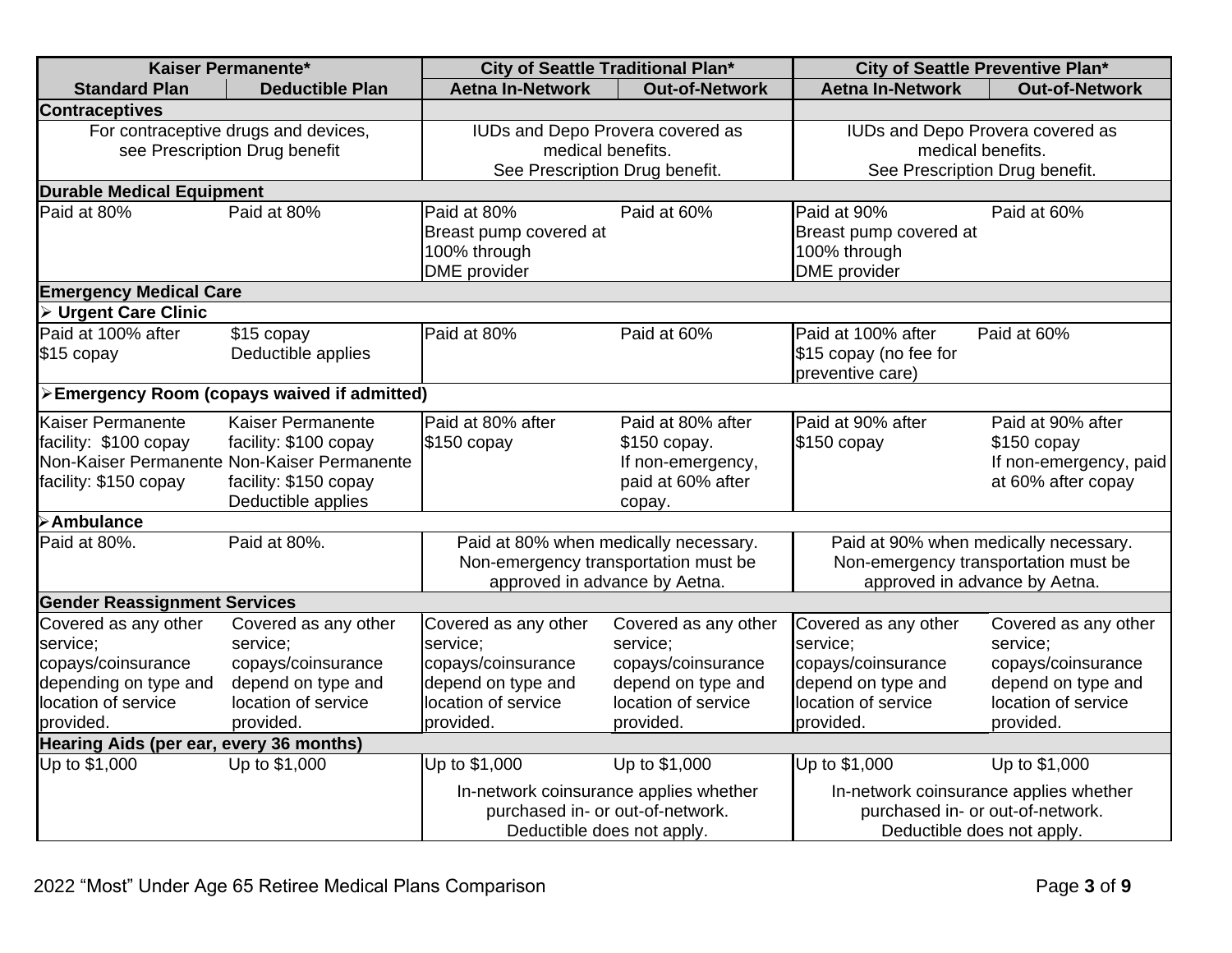| Kaiser Permanente*                           |                                  | City of Seattle Traditional Plan*                                                                                                                                                                                         |                                                                                                                                                                                     | City of Seattle Preventive Plan*                                                                                                                                                                       |                                                                                                                                                                                                           |
|----------------------------------------------|----------------------------------|---------------------------------------------------------------------------------------------------------------------------------------------------------------------------------------------------------------------------|-------------------------------------------------------------------------------------------------------------------------------------------------------------------------------------|--------------------------------------------------------------------------------------------------------------------------------------------------------------------------------------------------------|-----------------------------------------------------------------------------------------------------------------------------------------------------------------------------------------------------------|
| <b>Standard Plan</b>                         | <b>Deductible Plan</b>           | <b>Aetna In-Network</b>                                                                                                                                                                                                   | <b>Out-of-Network</b>                                                                                                                                                               | <b>Aetna In-Network</b>                                                                                                                                                                                | <b>Out-of-Network</b>                                                                                                                                                                                     |
| <b>Home Health Care</b>                      |                                  |                                                                                                                                                                                                                           |                                                                                                                                                                                     |                                                                                                                                                                                                        |                                                                                                                                                                                                           |
| Paid at 100% when                            | Paid at 100%                     | Paid at 80%                                                                                                                                                                                                               | Paid at 60%                                                                                                                                                                         | Paid at 90%                                                                                                                                                                                            | Paid at 60%                                                                                                                                                                                               |
| authorized. No visit limit when authorized.  |                                  |                                                                                                                                                                                                                           |                                                                                                                                                                                     |                                                                                                                                                                                                        |                                                                                                                                                                                                           |
|                                              | No visit limit                   | for in- and out-of-network combined                                                                                                                                                                                       |                                                                                                                                                                                     | Maximum benefit of 130 visits per calendar year Maximum benefit of 130 visits per calendar year<br>for in- and out-of-network combined                                                                 |                                                                                                                                                                                                           |
| <b>Hospital Inpatient</b>                    |                                  |                                                                                                                                                                                                                           |                                                                                                                                                                                     |                                                                                                                                                                                                        |                                                                                                                                                                                                           |
| Paid at 100% after \$200 Paid at 100%        |                                  | Paid at 80% after \$200                                                                                                                                                                                                   | Paid at 60% after                                                                                                                                                                   | Paid at 90% after \$200                                                                                                                                                                                | Paid at 60% after                                                                                                                                                                                         |
| copay per admission                          | after deductible                 | copay.                                                                                                                                                                                                                    | $$200$ copay                                                                                                                                                                        | copay.                                                                                                                                                                                                 | $$200$ copay                                                                                                                                                                                              |
| <b>Hospital Outpatient</b>                   |                                  |                                                                                                                                                                                                                           |                                                                                                                                                                                     |                                                                                                                                                                                                        |                                                                                                                                                                                                           |
| Paid at 100% after<br>\$15 copay             | \$15 copay<br>Deductible applies | Paid at 80% after<br>deductible.                                                                                                                                                                                          | Paid at 60% after<br>satisfaction of<br>deductible                                                                                                                                  | Paid at 90% after<br>deductible.                                                                                                                                                                       | Paid at 60% after<br>satisfaction of<br>deductible                                                                                                                                                        |
| <b>Hospice</b>                               |                                  |                                                                                                                                                                                                                           |                                                                                                                                                                                     |                                                                                                                                                                                                        |                                                                                                                                                                                                           |
| Paid at 100%                                 | Paid at 100%                     | Paid at 80%                                                                                                                                                                                                               | Paid at 60%                                                                                                                                                                         | Paid at 90%                                                                                                                                                                                            | Not covered                                                                                                                                                                                               |
| when authorized                              | when authorized                  |                                                                                                                                                                                                                           |                                                                                                                                                                                     |                                                                                                                                                                                                        |                                                                                                                                                                                                           |
| <b>Infertility Services</b>                  |                                  |                                                                                                                                                                                                                           |                                                                                                                                                                                     |                                                                                                                                                                                                        |                                                                                                                                                                                                           |
| Not covered.                                 | Not covered.                     | Procedures covered are Procedures covered<br>artificial insemination<br>and ovulation induction.<br>Copays/coinsurance<br>depend on type and<br>location of service<br>provided. \$10,000<br>lifetime maximum<br>benefit. | are artificial<br>insemination and<br>ovulation induction.<br>Copays/coinsurance<br>depend on type and<br>location of service<br>provided. \$10,000<br>lifetime maximum<br>benefit. | Procedures covered are<br>artificial insemination<br>and ovulation induction.<br>Copays/coinsurance<br>depend on type and<br>location of service<br>provided. \$10,000<br>lifetime maximum<br>benefit. | Procedures covered<br>are artificial<br>insemination and<br>ovulation induction.<br>Copays/coinsurance<br>depend on type and<br>location of service<br>provided. \$10,000<br>lifetime maximum<br>benefit. |
| Maternity Care (delivery & related hospital) |                                  |                                                                                                                                                                                                                           |                                                                                                                                                                                     |                                                                                                                                                                                                        |                                                                                                                                                                                                           |
| Paid at 100% after                           | Deductible applies.              | Paid at 80% after                                                                                                                                                                                                         | Paid at 60% after                                                                                                                                                                   | Paid at 90% after                                                                                                                                                                                      | Paid at 60% after                                                                                                                                                                                         |
| \$200 copay<br>per admission                 |                                  | \$200 copay                                                                                                                                                                                                               | $$200$ copay                                                                                                                                                                        | $$200$ copay                                                                                                                                                                                           | $$200$ copay                                                                                                                                                                                              |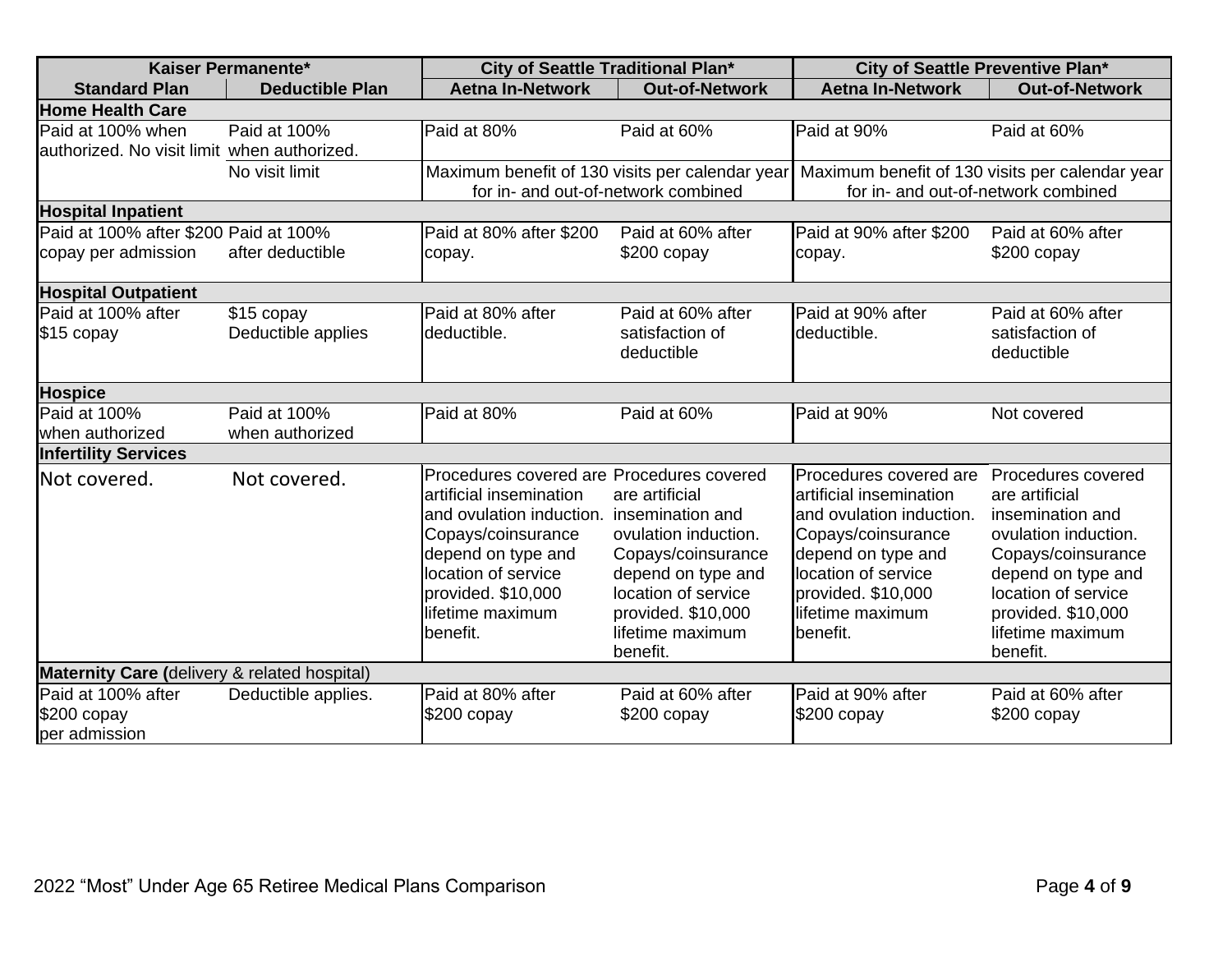| Kaiser Permanente*                                                                               |                                                                                                   | City of Seattle Traditional Plan*                                                                                                                                  |                                   | City of Seattle Preventive Plan*                                                                                                                                                    |                                  |
|--------------------------------------------------------------------------------------------------|---------------------------------------------------------------------------------------------------|--------------------------------------------------------------------------------------------------------------------------------------------------------------------|-----------------------------------|-------------------------------------------------------------------------------------------------------------------------------------------------------------------------------------|----------------------------------|
| <b>Standard Plan</b>                                                                             | <b>Deductible Plan</b>                                                                            | <b>Aetna In-Network</b>                                                                                                                                            | <b>Out-of-Network</b>             | <b>Aetna In-Network</b>                                                                                                                                                             | <b>Out-of-Network</b>            |
| <b>Maternity Care</b> (prenatal and postpartum)                                                  |                                                                                                   |                                                                                                                                                                    |                                   |                                                                                                                                                                                     |                                  |
| Paid at 100% after<br>\$15 copay<br>Routine care not<br>subject to outpatient<br>services copay. | \$15 copay<br>Deductible applies.<br>Routine care not subject<br>to outpatient services<br>copay. | Paid at 80%                                                                                                                                                        | Paid at 60%                       | Paid 100% after one<br>\$15 copay                                                                                                                                                   | Paid at 60%                      |
| <b>Mental Health Care (inpatient)</b>                                                            |                                                                                                   |                                                                                                                                                                    |                                   |                                                                                                                                                                                     |                                  |
| Paid at 100% after \$200 Paid at 100% after<br>copay                                             | deductible                                                                                        | Paid at 80% after \$200<br>copay                                                                                                                                   | Paid at 60% after<br>$$200$ copay | Paid at 90% after \$200<br>copay                                                                                                                                                    | Paid at 60% after \$200<br>copay |
|                                                                                                  |                                                                                                   | Review and coordination of care in complex<br>and partial hospitalization.                                                                                         |                                   | Review and coordination of care in complex<br>situations including residential treatment centers situations including residential treatment centers<br>and partial hospitalization. |                                  |
| <b>Mental Health Care (outpatient)</b>                                                           |                                                                                                   |                                                                                                                                                                    |                                   |                                                                                                                                                                                     |                                  |
| Paid at 100% after<br>\$15 copay per session.                                                    | \$15 copay per session.<br>Deductible applies.                                                    | Paid at 80%<br>Ongoing consultation<br>with a behavioral health<br>provider by web, phone<br>or mobile device through<br>Teledoc.                                  | Paid at 80%                       | Paid at 100% after<br>\$15 copay<br>Ongoing consultation<br>with a behavioral health<br>provider by web, phone<br>or mobile device through<br>Teledoc.                              | Paid at 60% after<br>deductible  |
|                                                                                                  |                                                                                                   | Additional focus on review and coordination of<br>care in complex situations including<br>psychological testing, neurological testing and<br>intensive outpatient. |                                   | Additional focus on review and coordination of<br>care in complex situations including<br>psychological testing, neurological testing and<br>intensive outpatient.                  |                                  |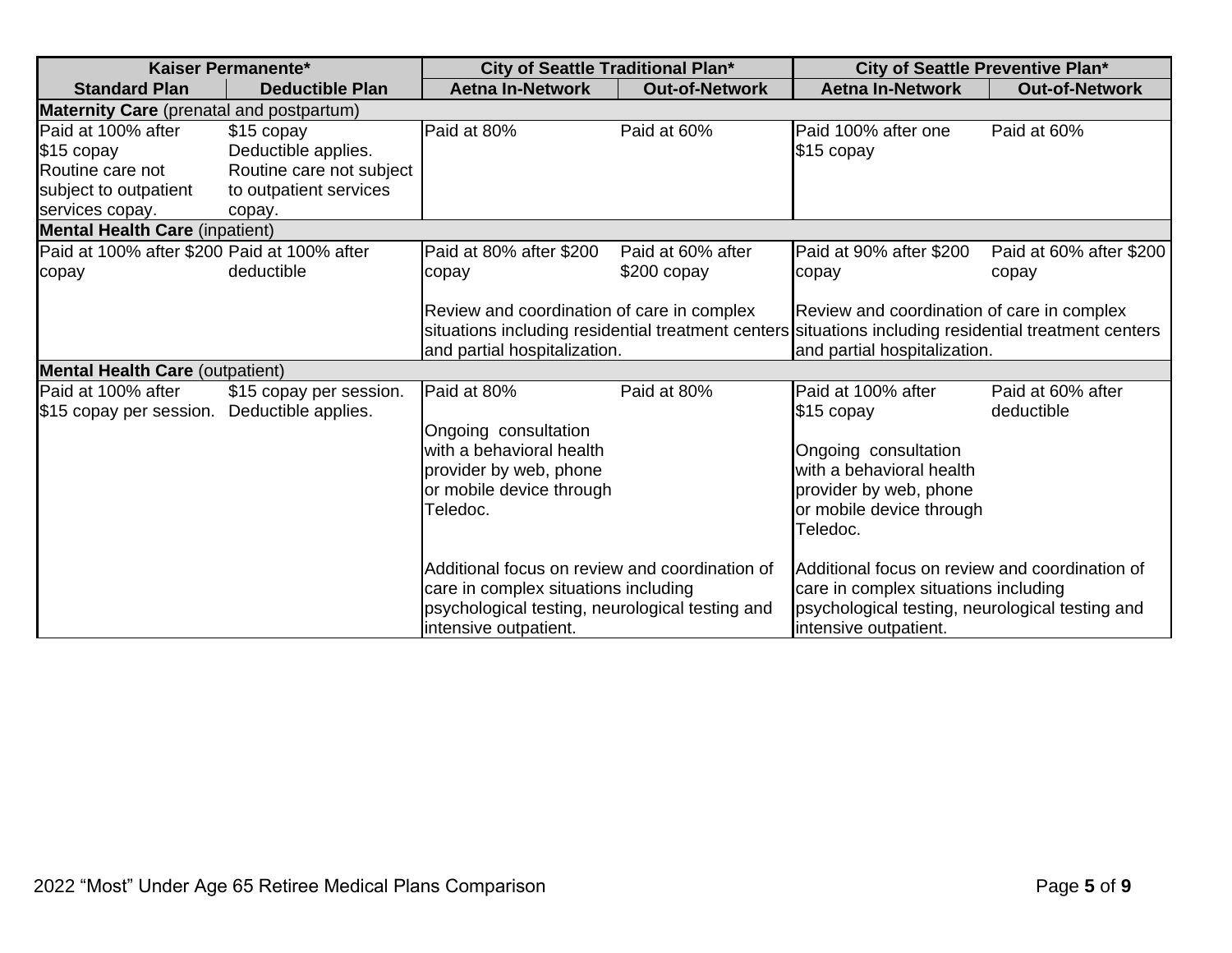| Kaiser Permanente*                                                                                                                                                                       |                                                                                                                                                                                          | City of Seattle Traditional Plan*                                                                                                                                                                                                                       |                       | City of Seattle Preventive Plan*                                                                                                                                                                                                                                                                                                                                                                                                                                                                                                                                                                                                                                                                        |                       |
|------------------------------------------------------------------------------------------------------------------------------------------------------------------------------------------|------------------------------------------------------------------------------------------------------------------------------------------------------------------------------------------|---------------------------------------------------------------------------------------------------------------------------------------------------------------------------------------------------------------------------------------------------------|-----------------------|---------------------------------------------------------------------------------------------------------------------------------------------------------------------------------------------------------------------------------------------------------------------------------------------------------------------------------------------------------------------------------------------------------------------------------------------------------------------------------------------------------------------------------------------------------------------------------------------------------------------------------------------------------------------------------------------------------|-----------------------|
| <b>Standard Plan</b>                                                                                                                                                                     | <b>Deductible Plan</b>                                                                                                                                                                   | <b>Aetna In-Network</b>                                                                                                                                                                                                                                 | <b>Out-of-Network</b> | <b>Aetna In-Network</b>                                                                                                                                                                                                                                                                                                                                                                                                                                                                                                                                                                                                                                                                                 | <b>Out-of-Network</b> |
| <b>Physician Office Visit</b>                                                                                                                                                            |                                                                                                                                                                                          |                                                                                                                                                                                                                                                         |                       |                                                                                                                                                                                                                                                                                                                                                                                                                                                                                                                                                                                                                                                                                                         |                       |
| Paid at 100% after<br>\$15 copay.                                                                                                                                                        | Paid at 100% after<br>\$15 copay.<br>Deductible applies                                                                                                                                  | Paid at 80%<br>Additional access to<br>medical consultation with<br>a physician by web,<br>phone or mobile device<br>for selected short-term<br>services through<br>Teladoc.                                                                            | Paid at 60%           | Paid at 100% after \$15<br>copay per visit (waived<br>for preventive care)<br>Additional access to<br>medical consultation with<br>a physician by web,<br>phone or mobile device<br>for selected short-term<br>services through<br>Teladoc.                                                                                                                                                                                                                                                                                                                                                                                                                                                             | Paid at 60%           |
| <b>Prescription Drugs (retail)</b>                                                                                                                                                       |                                                                                                                                                                                          |                                                                                                                                                                                                                                                         |                       |                                                                                                                                                                                                                                                                                                                                                                                                                                                                                                                                                                                                                                                                                                         |                       |
| For a 30-day supply:<br>Generic: \$15 copay.<br>Generic contraceptive<br>drugs paid at 100%.<br>Brand: \$30 copay<br><b>Brand contraceptive</b><br>drugs and devices<br>subject to copay | For a 30-day supply:<br>Generic: \$15 copay.<br>Generic contraceptive<br>drugs paid at 100%.<br>Brand: \$30 copay<br><b>Brand contraceptive</b><br>drugs and devices<br>subject to copay | For a 31-day supply:<br>Generic:<br>30% coinsurance.<br>Generic contraceptive<br>drugs paid at 100%.<br><b>Brand:</b><br>40% coinsurance<br>The minimum<br>coinsurance is \$10, or<br>actual cost of the drug if<br>less. Maximum is \$100<br>per drug. | Not covered           | For a 31-day supply:<br>Generic:<br>30% coinsurance<br>Generic contraceptive<br>drugs paid at 100%.<br><b>Brand:</b><br>40% coinsurance<br>The minimum<br>coinsurance is \$10, or<br>actual cost of the drug if<br>less. Maximum is \$100<br>per drug.                                                                                                                                                                                                                                                                                                                                                                                                                                                  | Not covered           |
| Smoking cessation<br>prescription drugs not<br>subject to<br>pharmacy copay.                                                                                                             | Smoking cessation<br>prescription drugs not<br>subject to<br>pharmacy copay.                                                                                                             | pharmacy.                                                                                                                                                                                                                                               |                       | Coinsurance applies to the prescription \$1,200 out-of-pocket annual maximum per person, \$3,600<br>per family. Prescription Allowance on all non-sedating antihistamines (for allergy symptoms) and<br>Proton Pump Inhibitors (for heartburn relief and ulcer treatment). City pays \$20 per month, and<br>plan participant pays remaining; some over the counter medications are also included. \$5 copay<br>for generic diabetic drugs and supplies, \$15 copay for brand. Many contraceptive products are<br>covered. IUDs and Depo Provera covered under the medical plan benefit. Coinsurance for<br>asthma, anti-high cholesterol, and tobacco cessation drugs 10% for generic and 20% for brand |                       |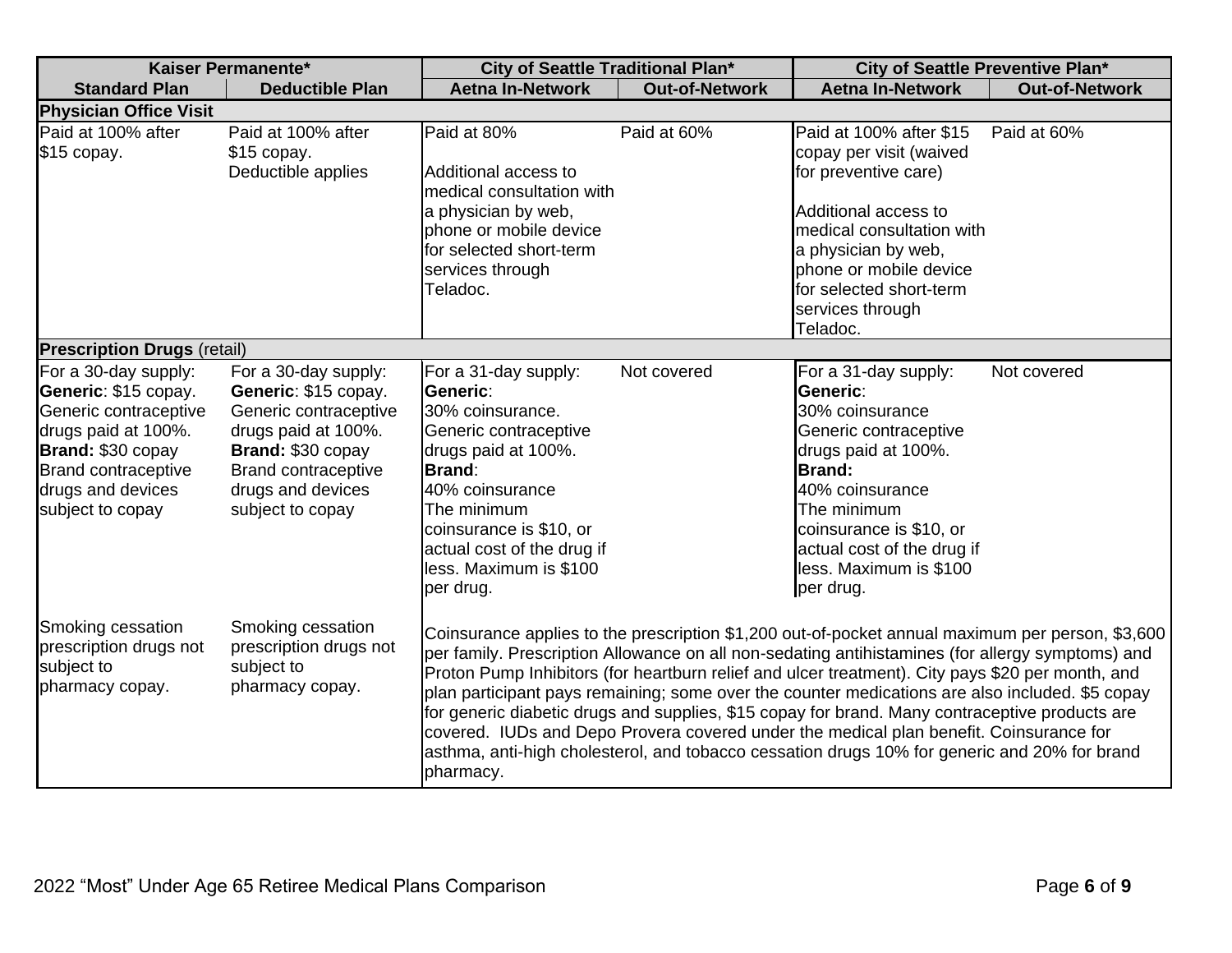| Kaiser Permanente*                                                                                                                                               |                                                                                                                       | City of Seattle Traditional Plan*                                                                                                                                                                                     |                                   | City of Seattle Preventive Plan*                                                                                                                                                                   |                                                      |
|------------------------------------------------------------------------------------------------------------------------------------------------------------------|-----------------------------------------------------------------------------------------------------------------------|-----------------------------------------------------------------------------------------------------------------------------------------------------------------------------------------------------------------------|-----------------------------------|----------------------------------------------------------------------------------------------------------------------------------------------------------------------------------------------------|------------------------------------------------------|
| <b>Standard Plan</b>                                                                                                                                             | <b>Deductible Plan</b>                                                                                                | <b>Aetna In-Network</b>                                                                                                                                                                                               | <b>Out-of-Network</b>             | <b>Aetna In-Network</b>                                                                                                                                                                            | <b>Out-of-Network</b>                                |
| <b>Prescription Drugs (mail order)</b>                                                                                                                           |                                                                                                                       |                                                                                                                                                                                                                       |                                   |                                                                                                                                                                                                    |                                                      |
| For a 90-day supply:<br>Generic: \$45 copay.<br>Generic contraceptive<br>drugs paid at 100%.<br>Brand: \$90 copay<br>Contraceptive drugs and devices are covered | For a 90-day supply:<br>Generic: \$30 copay.<br>Generic contraceptive<br>drugs paid at 100%.<br>Brand: \$60 copay     | For a 90-day supply:<br>Generic:<br>30% coinsurance.<br>Generic contraceptive<br>drugs paid at 100%.<br>Brand: 40% coinsurance                                                                                        | <b>Not Covered</b>                | For a 90-day supply:<br>Generic:<br>30% coinsurance.<br>Generic contraceptive<br>drugs paid at 100%.<br><b>Brand:</b> 40% coinsurance                                                              | Not Covered                                          |
| subject to the pharmacy copay.                                                                                                                                   |                                                                                                                       | Minimum is \$20 or<br>double the cost of the<br>drug if less. The<br>maximum is \$200<br>per drug.                                                                                                                    |                                   | Minimum is \$20 or<br>double the cost of the<br>drug if less. The<br>maximum is \$200<br>per drug.                                                                                                 |                                                      |
| <b>Preventive Care</b>                                                                                                                                           |                                                                                                                       |                                                                                                                                                                                                                       |                                   |                                                                                                                                                                                                    |                                                      |
| Paid at 100% after<br>\$15 copay                                                                                                                                 | Paid at 100% after<br>\$15 copay                                                                                      | Mammograms paid<br>at 80%.                                                                                                                                                                                            | Mammograms paid<br>at 60%         | Paid at 100%<br>(copay waived)<br>Covers adult physical                                                                                                                                            | Paid at 60% for well<br>woman care and<br>mammograms |
|                                                                                                                                                                  |                                                                                                                       | No other preventive services are covered                                                                                                                                                                              |                                   | and well child exams,<br>immunizations, digital<br>rectal exams/prostate-<br>specific antigen test,<br>colorectal cancer<br>screening.                                                             | No other preventive<br>services covered              |
| <b>Rehabilitation Services (inpatient)</b>                                                                                                                       |                                                                                                                       |                                                                                                                                                                                                                       |                                   |                                                                                                                                                                                                    |                                                      |
| Paid at 100% after \$200 Paid at 100%<br>copay per admission                                                                                                     | after deductible.                                                                                                     | Paid at 80% after<br>$$200$ copay                                                                                                                                                                                     | Paid at 60% after<br>$$200$ copay | Paid at 90% after<br>\$200 copay                                                                                                                                                                   | Paid at 60% after<br>$$200$ copay                    |
|                                                                                                                                                                  | Maximum of 60 days per calendar year<br>(combined with other therapy benefits)                                        |                                                                                                                                                                                                                       |                                   | Maximum of 120 days per calendar year for<br>skilled nursing and rehab services in- and out-of-<br>network combined                                                                                |                                                      |
| <b>Rehabilitation Services (outpatient)</b>                                                                                                                      |                                                                                                                       |                                                                                                                                                                                                                       |                                   |                                                                                                                                                                                                    |                                                      |
| Paid at 100% after<br>\$15 copay                                                                                                                                 | \$15 copay<br>Deductible applies.<br>Maximum of 60 visits per calendar year<br>(combined with other therapy benefits) | Paid at 80%<br>Twenty-five visits per calendar year for physical<br>massage and occupational therapy. Additional<br>visits may be covered if deemed medically<br>necessary. Coinsurance does not apply to OOP<br>Max. | Paid at 60%                       | Paid at 100% after<br>$$15$ copay<br>Twenty-five visits per calendar year for physical,<br>massage and occupational therapy. Additional<br>visits may be covered if deemed medically<br>necessary. | Paid at 60%                                          |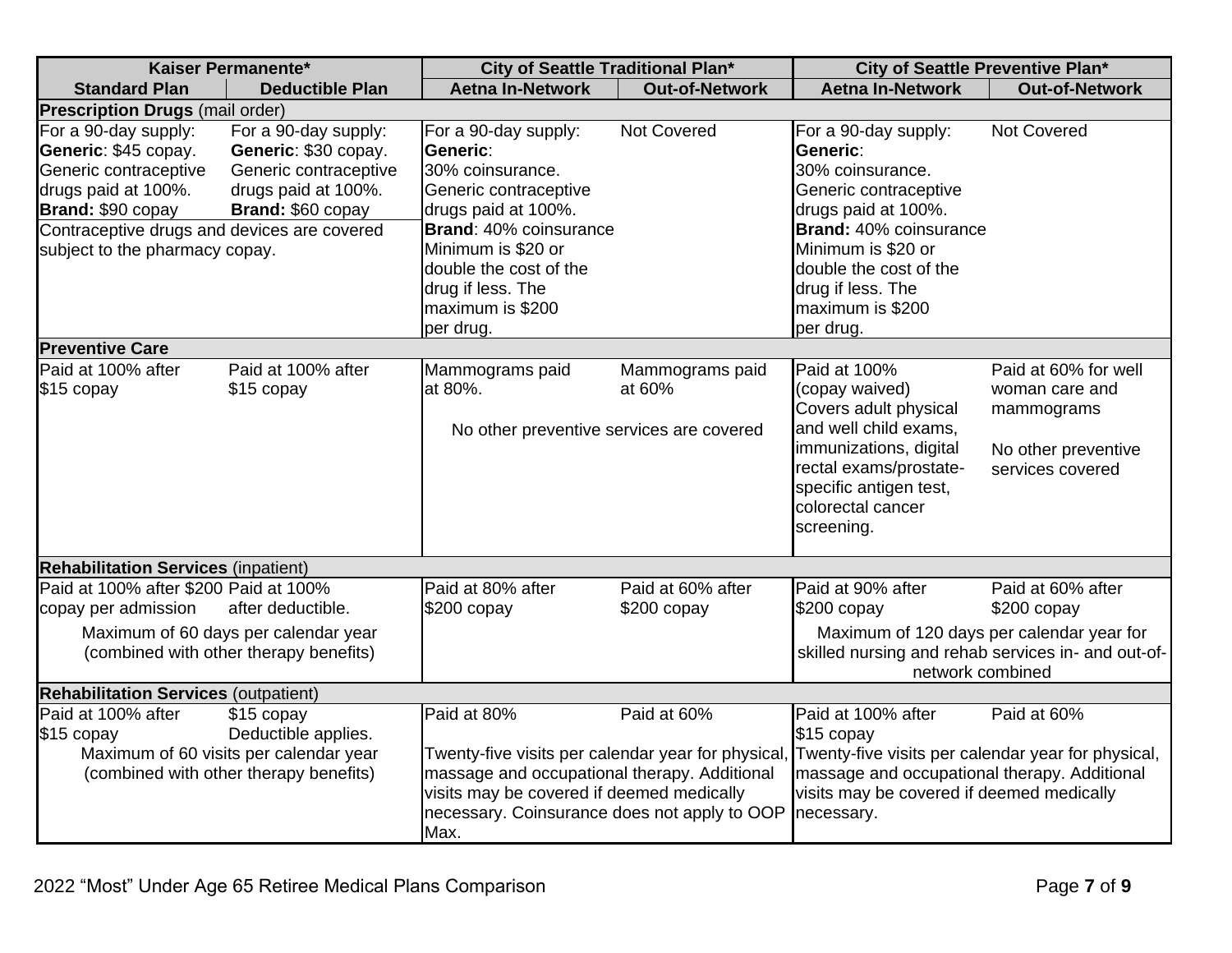| Kaiser Permanente*                            |                                                   | City of Seattle Traditional Plan*           |                                           | City of Seattle Preventive Plan*                                       |                                              |
|-----------------------------------------------|---------------------------------------------------|---------------------------------------------|-------------------------------------------|------------------------------------------------------------------------|----------------------------------------------|
| <b>Standard Plan</b>                          | <b>Deductible Plan</b>                            | <b>Aetna In-Network</b>                     | <b>Out-of-Network</b>                     | <b>Aetna In-Network</b>                                                | <b>Out-of-Network</b>                        |
| <b>Skilled Nursing Facility</b>               |                                                   |                                             |                                           |                                                                        |                                              |
| Paid at 100%. 60-day                          | Paid at 100% after                                | Paid at 80% after                           | Paid at 60% after                         | Paid at 90% after                                                      | Paid at 60% after                            |
| maximum per                                   | deductible. 60-day                                | $$200$ copay                                | $$200$ copay                              | $$200$ copay                                                           | $$200$ copay                                 |
| calendar year.                                | maximum per calendar                              | Maximum of 90 days per calendar year for    |                                           | Maximum of 120 days per calendar year for                              |                                              |
|                                               | year.                                             | in- and out-of-network combined             |                                           | rehab services and skilled nursing in- and out-of-<br>network combined |                                              |
| <b>Smoking Cessation</b>                      |                                                   |                                             |                                           |                                                                        |                                              |
| Paid at 100%                                  | Paid at 100%                                      | Lifetime maximum of                         | Not covered                               | Smoking cessation                                                      | Not covered                                  |
| for individual                                | for individual                                    | one 90-day supply                           |                                           | prescription drugs                                                     |                                              |
| or group sessions                             | or group sessions                                 | of aids or drugs.                           |                                           | covered subject to 10%                                                 |                                              |
| Nicotine replacement therapy included in      |                                                   | Coinsurance 10%                             |                                           | generic, 20% brand drug                                                |                                              |
| <b>Prescription Drug benefit</b>              |                                                   | generic, 20% brand. See                     |                                           | coinsurance.                                                           |                                              |
|                                               |                                                   | Prescription Drugs.                         |                                           |                                                                        |                                              |
| <b>Spinal Manipulations</b>                   |                                                   |                                             |                                           |                                                                        |                                              |
| Paid at 100% after                            | \$15 copay.                                       | Paid at 80%                                 | Paid at 60%                               | Paid at 100% after                                                     | Paid at 60%                                  |
| \$15 copay                                    | Deductible applies.                               |                                             |                                           | $$15$ copay                                                            |                                              |
| Self-referral to Kaiser Permanente designated |                                                   | Maximum of 10 visits per calendar year      |                                           | Maximum of 20 visits per calendar year                                 |                                              |
|                                               | providers. Must meet Kaiser Permanente            | for in-network and out-of-network combined. |                                           | for in-network and out-of-network combined.                            |                                              |
|                                               | protocol. Maximum of 10 visits per calendar year. |                                             |                                           |                                                                        |                                              |
| <b>Sterilization Procedures</b>               |                                                   |                                             |                                           |                                                                        |                                              |
|                                               | Inpatient: Paid at 100% Inpatient: Paid at 100%   | Inpatient: Paid at                          | Inpatient: Paid at 60% Inpatient: Paid at |                                                                        | Inpatient: Paid at 60%                       |
| after \$200 copay                             |                                                   | 80% after \$200 copay                       | after \$200 copay                         | 90% after \$200 copay                                                  | after \$200 copay<br><b>Outpatient: Paid</b> |
| Outpatient: Paid at                           | Outpatient: \$15 copay                            | Outpatient: Paid at 80%                     | Outpatient: Paid                          | Outpatient: Paid at 90%                                                | at 60%                                       |
| 100% after \$15 copay                         | Deductible applies                                |                                             | at 60%                                    |                                                                        |                                              |
| <b>Temporomandibular Joint Services</b>       |                                                   |                                             |                                           |                                                                        |                                              |
| Covered as any                                | Covered as any                                    | Covered as any                              | Covered as any                            | Covered as any                                                         | Covered as any                               |
| other service;                                | other service;                                    | other service;                              | other service;                            | other service;                                                         | other service;                               |
| copays/coinsurance                            | copays/coinsurance                                | copays/coinsurance                          | copays/coinsurance                        | copays/coinsurance                                                     | copays/coinsurance                           |
| depend on type and                            | depend on type and                                | depend on type and                          | depend on type and                        | depend on type and                                                     | depend on type and                           |
| location of service                           | location of service                               | location of service                         | location of service                       | location of service                                                    | location of service                          |
| provided.                                     | provided.                                         | provided.                                   | provided.                                 | provided.                                                              | provided.                                    |
|                                               |                                                   | \$5,000 lifetime maximum for non-surgical   |                                           | \$5,000 lifetime maximum for non-surgical                              |                                              |
|                                               |                                                   | services in- and out-of-network combined    |                                           | services in- and out-of-network combined                               |                                              |